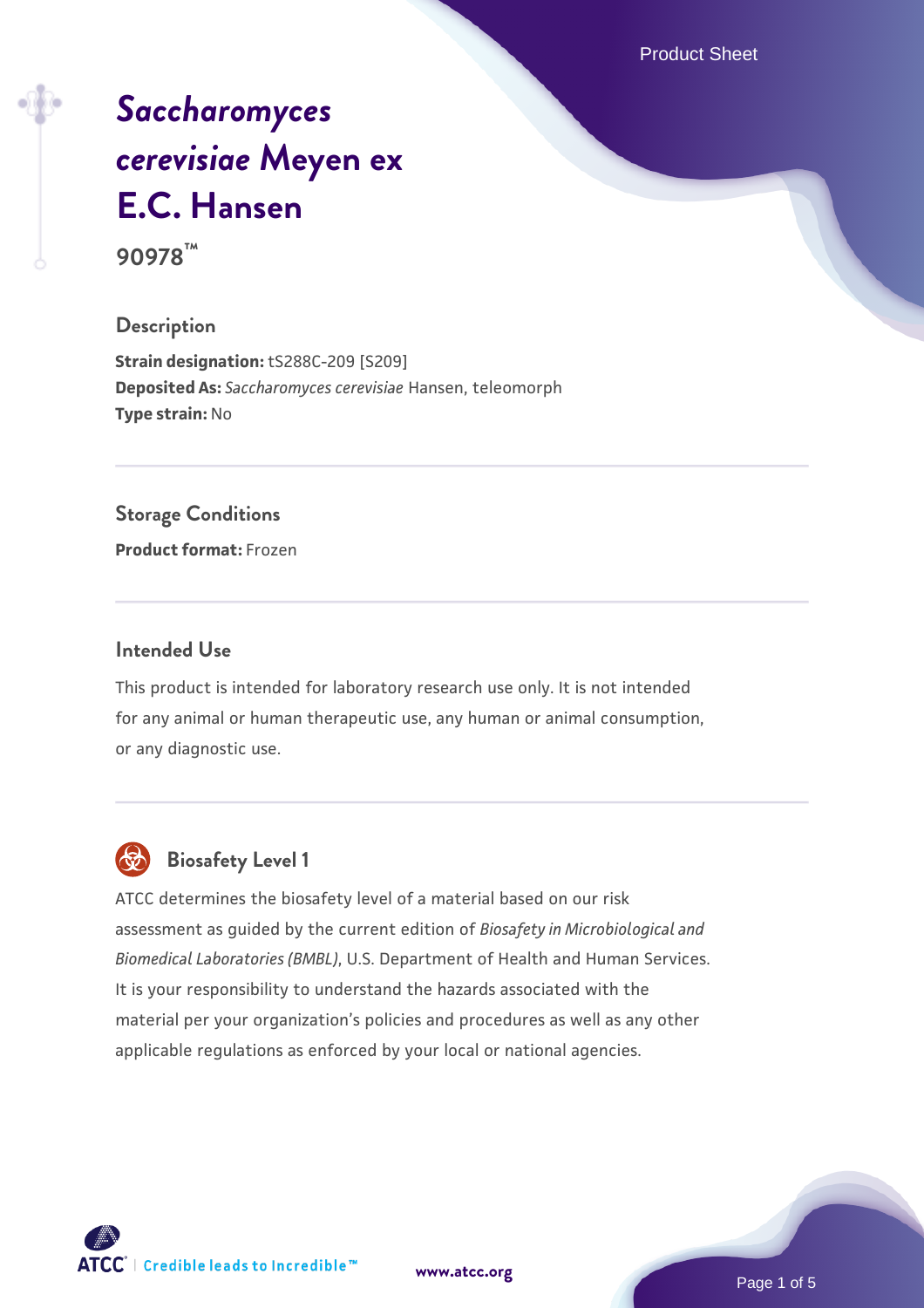ATCC highly recommends that appropriate personal protective equipment is always used when handling vials. For cultures that require storage in liquid nitrogen, it is important to note that some vials may leak when submersed in liquid nitrogen and will slowly fill with liquid nitrogen. Upon thawing, the conversion of the liquid nitrogen back to its gas phase may result in the vial exploding or blowing off its cap with dangerous force creating flying debris. Unless necessary, ATCC recommends that these cultures be stored in the vapor phase of liquid nitrogen rather than submersed in liquid nitrogen.

# **Certificate of Analysis**

For batch-specific test results, refer to the applicable certificate of analysis that can be found at www.atcc.org.

# **Growth Conditions**

**Medium:**  [ATCC Medium 1904: Synthetic complete medium](https://www.atcc.org/-/media/product-assets/documents/microbial-media-formulations/atcc-medium-1904.pdf?rev=0e0b7f15245044839a89ba7db6e9650a) **Temperature:** 30°C

# **Material Citation**

If use of this material results in a scientific publication, please cite the material in the following manner: *Saccharomyces cerevisiae* Meyen ex E.C. Hansen (ATCC 90978)

# **References**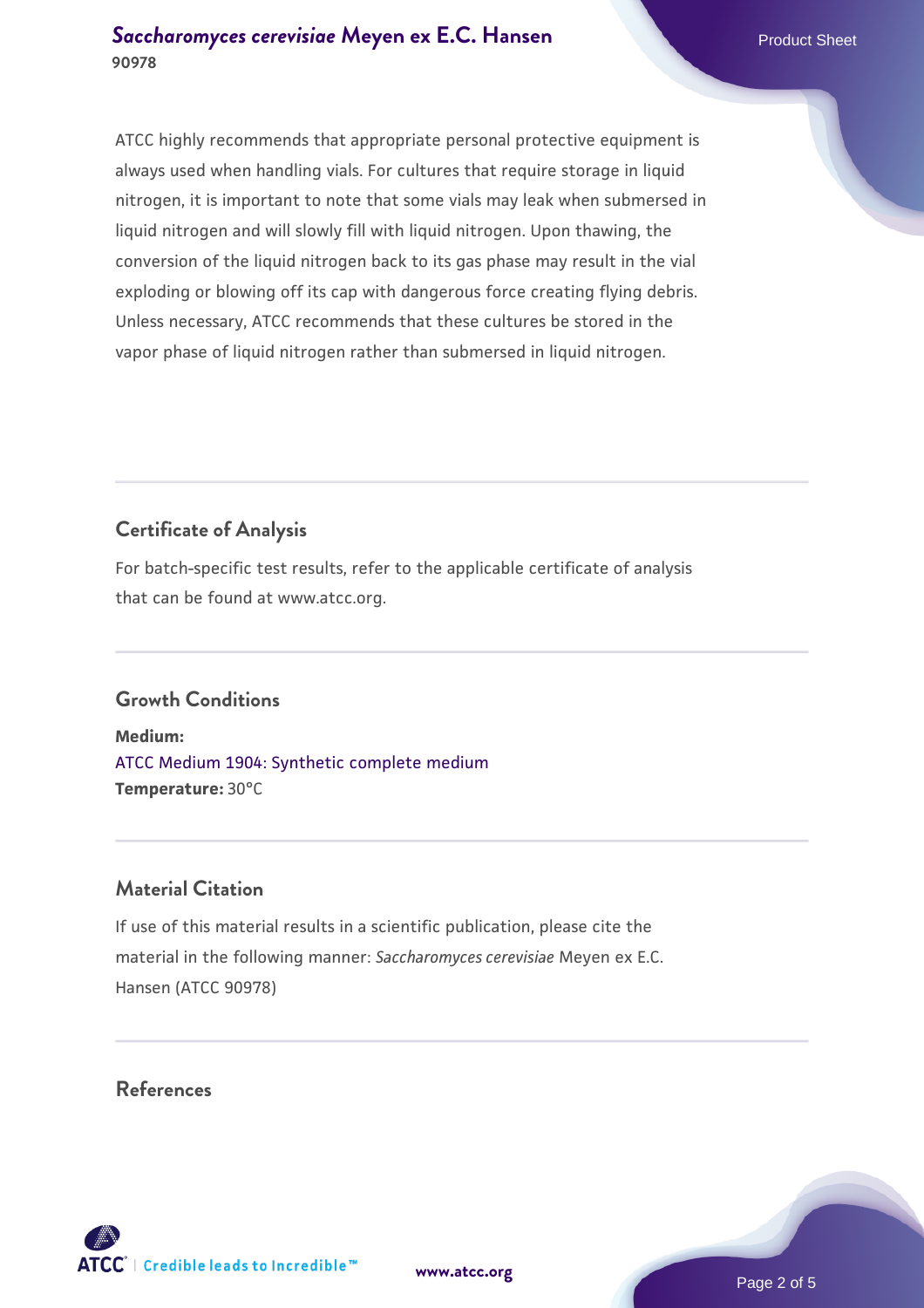# **[Saccharomyces cerevisiae](https://www.atcc.org/products/90978)** [Meyen ex E.C. Hansen](https://www.atcc.org/products/90978) **90978**

References and other information relating to this material are available at www.atcc.org.

### **Warranty**

The product is provided 'AS IS' and the viability of ATCC® products is warranted for 30 days from the date of shipment, provided that the customer has stored and handled the product according to the information included on the product information sheet, website, and Certificate of Analysis. For living cultures, ATCC lists the media formulation and reagents that have been found to be effective for the product. While other unspecified media and reagents may also produce satisfactory results, a change in the ATCC and/or depositor-recommended protocols may affect the recovery, growth, and/or function of the product. If an alternative medium formulation or reagent is used, the ATCC warranty for viability is no longer valid. Except as expressly set forth herein, no other warranties of any kind are provided, express or implied, including, but not limited to, any implied warranties of merchantability, fitness for a particular purpose, manufacture according to cGMP standards, typicality, safety, accuracy, and/or noninfringement.

# **Disclaimers**

This product is intended for laboratory research use only. It is not intended for any animal or human therapeutic use, any human or animal consumption, or any diagnostic use. Any proposed commercial use is prohibited without a license from ATCC.

While ATCC uses reasonable efforts to include accurate and up-to-date information on this product sheet, ATCC makes no warranties or representations as to its accuracy. Citations from scientific literature and patents are provided for informational purposes only. ATCC does not warrant



**[www.atcc.org](http://www.atcc.org)**

Page 3 of 5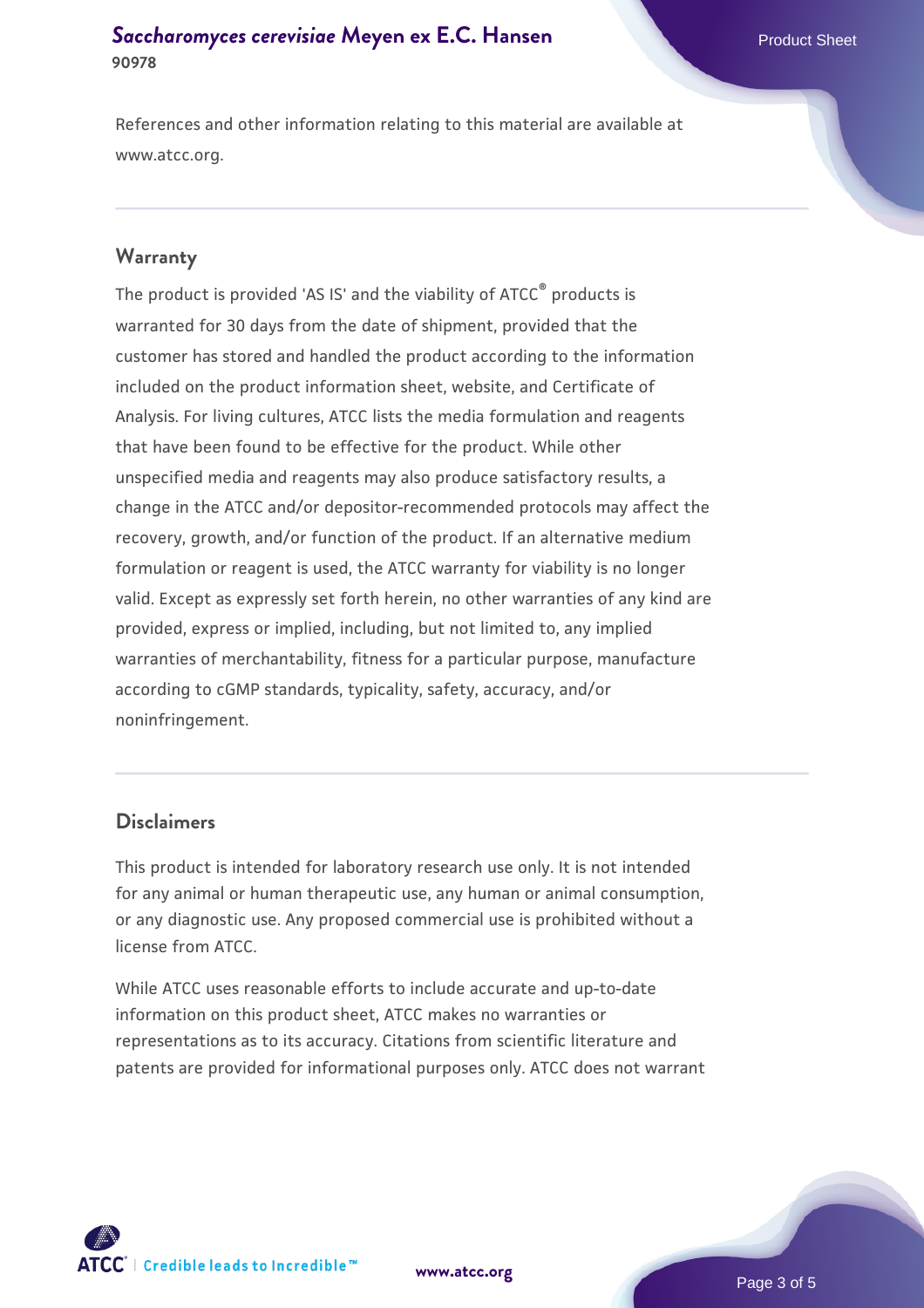that such information has been confirmed to be accurate or complete and the customer bears the sole responsibility of confirming the accuracy and completeness of any such information.

This product is sent on the condition that the customer is responsible for and assumes all risk and responsibility in connection with the receipt, handling, storage, disposal, and use of the ATCC product including without limitation taking all appropriate safety and handling precautions to minimize health or environmental risk. As a condition of receiving the material, the customer agrees that any activity undertaken with the ATCC product and any progeny or modifications will be conducted in compliance with all applicable laws, regulations, and guidelines. This product is provided 'AS IS' with no representations or warranties whatsoever except as expressly set forth herein and in no event shall ATCC, its parents, subsidiaries, directors, officers, agents, employees, assigns, successors, and affiliates be liable for indirect, special, incidental, or consequential damages of any kind in connection with or arising out of the customer's use of the product. While reasonable effort is made to ensure authenticity and reliability of materials on deposit, ATCC is not liable for damages arising from the misidentification or misrepresentation of such materials.

Please see the material transfer agreement (MTA) for further details regarding the use of this product. The MTA is available at www.atcc.org.

# **Copyright and Trademark Information**

© ATCC 2021. All rights reserved. ATCC is a registered trademark of the American Type Culture Collection.

# **Revision**

This information on this document was last updated on 2021-05-19

# **Contact Information**



**[www.atcc.org](http://www.atcc.org)**

Page 4 of 5